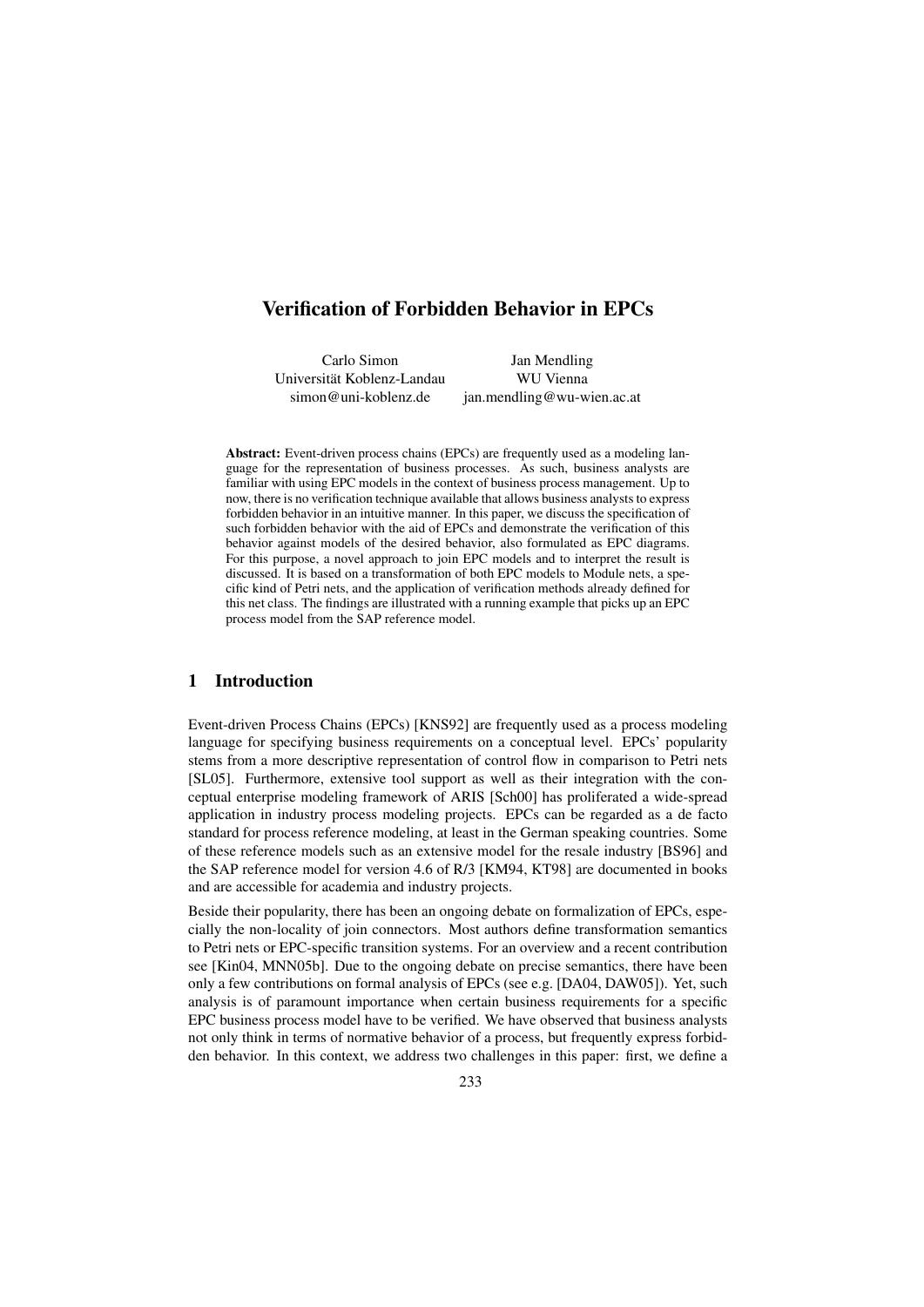concept for business analysts to specify forbidden behavior by the help of EPCs, because EPCs are a business process modeling language with whom they are familiar. Second, we describe a methodology for the verification of forbidden behavior against a normative EPC business process model.

The paper is structured as follows. Section 2 presents a motivating example. We use a real-world EPC business process model taken from the SAP reference model to illustrate the verification challenge. Section 3 gives an overview on Module nets and how to use the join operator for Module nets for our verification goal. In Section 4, we specify a mapping from EPCs to Module nets, a specific class of Petri nets, and discuss how the merge operator of Module nets can be applied to verify forbidden behavior in EPCs. We then apply the merge operator to the example EPC and the forbidden behavior EPC to illustrate the verification approach. Section 5 relates our contribution to other work on process model verification with a focus on EPCs. Finally, Section 6 concludes the paper and gives an outlook on future research.

#### **2 Motivating Example**

EPCs are frequently used to specify business requirements on a conceptual level. That is also the case for the Period-End Closing Process for Periodic Product Cost Controlling given in Figure 1 (left). It is the second part of a real-life EPC process model taken from the SAP reference model [KT98]. The process is defined within the Period-End Closing (Controlling) directory of the Revenue and Cost Controlling part of the SAP reference model. It includes 15 events, 14 functions, and seven connectors. Each function included in the figure is further specified by linked EPC models. We use the example process to illustrate the problem of specifying and verifying forbidden behavior of EPC business process models.

Consider the Period-End Closing Process to be implemented within an enterprise called Exemplum AG. The process starts with the calculation of the actual prices based on historic sales data of the period. After that the periodic variance is calculated. This is used both for settlement and for cost analysis. Figure 1 (left) captures the implementation of the process with settlement and analysis being performed in concurrency in order to minimize cycle time. The process terminates when all final events occurred.<sup>1</sup>

Based on some unexpected periodic-end closing results in the last period, the management of Exemplum AG is wondering whether settlement activities possibly occur before the analysis has been performed and declare this behavior as forbidden. Furthermore, management charges the head of the controlling department to verify whether the forbidden behavior is allowed by the current implementation of the process. In the following, we will speak in particular of a specification when referring to the formal representation of the process requirements, and of implementation when referring to the behavior of the process that is actually in place and captured by the process model.

<sup>&</sup>lt;sup>1</sup>This matches implicit termination semantics of EPC end events [MNN05a].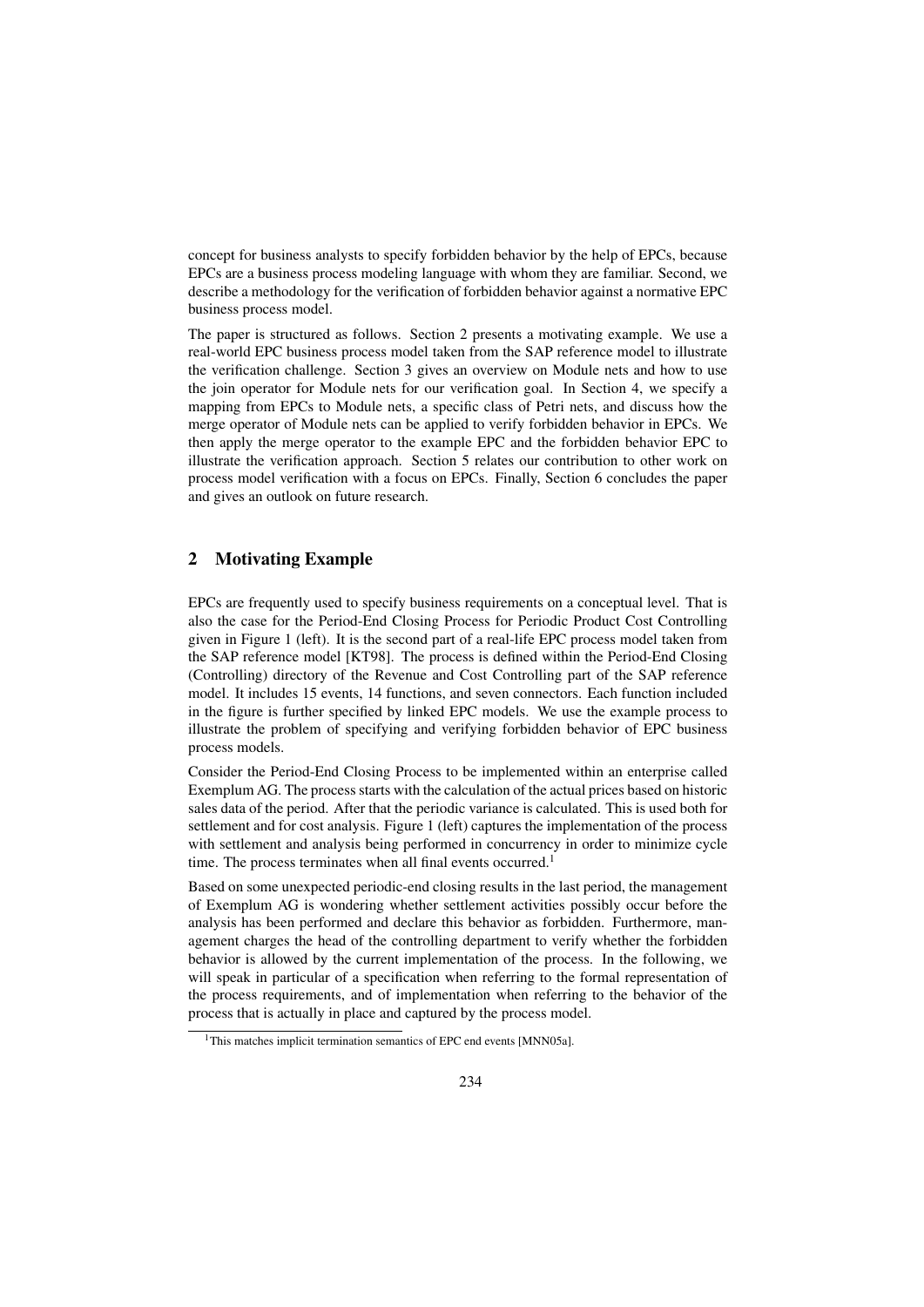

Figure 1: (Left) EPC for Period-End Closing: Periodic Product Cost Controlling taken from the SAP Reference Model [KT98] (Lower right) Specification of forbidden behavior as EPC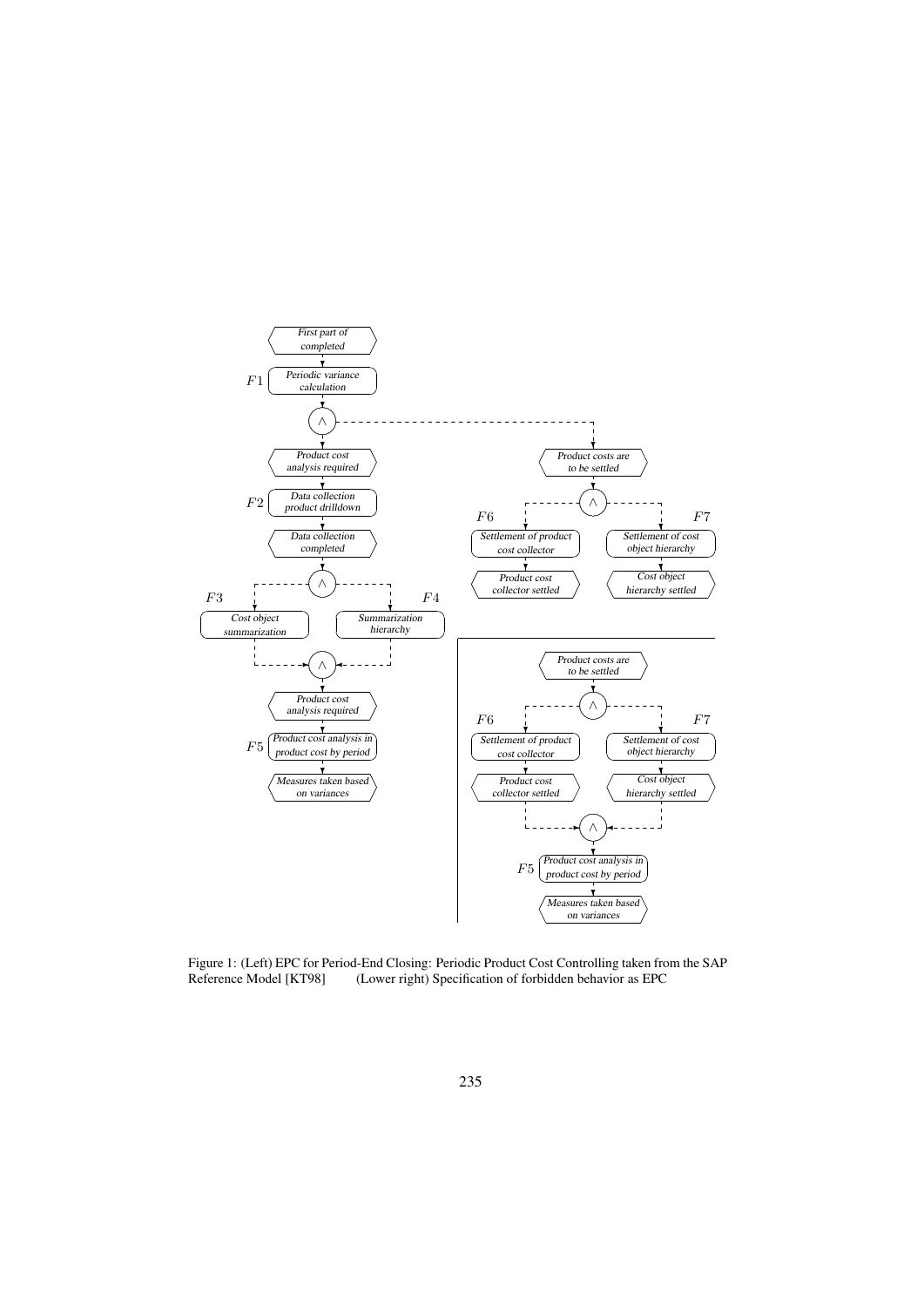For such a business scenario as outlined above, it is important that business analysts are allowed to specify forbidden behavior in a representation with whom they are familiar. The head of controlling defines a process fragment that captures the forbidden behavior as an EPC: after the start event, the settlement activities are executed followed by the analysis activities. Figure 1 (lower right) gives this forbidden behavior as an EPC. Please note that the specification of such forbidden behavior does not require any modification or extension neither to EPC syntax nor semantics. The aim of the subsequent sections is to consider the implemented EPC process and the forbidden behavior both specified as an EPC as input to an analysis technique that allows a respective verification. The Semantic Process Language (SPL) and Module nets build the foundation of our proposed technique.

# **3 Theoretical Foundation**

The Semantic Process Language (SPL) introduced in [Sim05] is a formal language to specify wanted and forbidden behavior. Such specifications can then be verified against a respective implementation with the aid of (binary) operands provided by SPL. Since the SPL semantics are defined via Petri nets, respective verification techniques can also be applied to other process modeling approaches with comparable concepts. We apply them to the EPC example of Section 2.

Modules are the words or formulas of SPL. They define sets of processes. In a process, actions occur or are prohibited in a sequential order. Modules, moreover, support the definition of alternative, concurrent and iterated behavior. The semantics of modules are defined via their Petri net implementations. For this, canonical building rules take modules as input and generate Module nets as output. Specific firing sequences of these nets (their processes) are then interpreted as processes of the implemented modules. Figure 2 shows the relationship between the concepts.



Figure 2: Relationship between the concepts of the paper

Within Module nets, the firing of an explicit *start* transition with empty preset marks the 236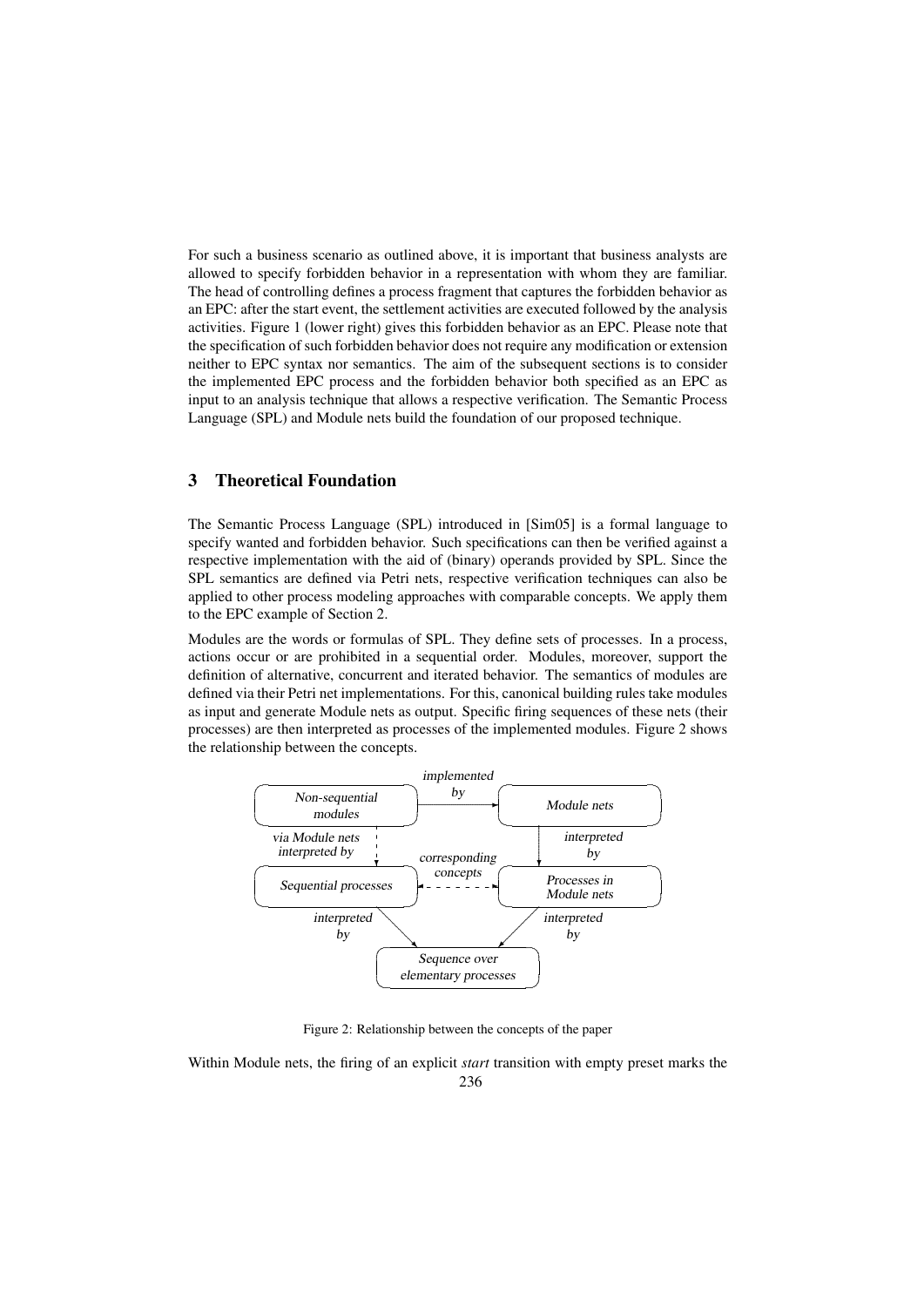beginning of each process. Its termination is indicated by the firing of an explicit *goal* transition with empty postset which reproduces the empty initial marking. In a process, *start* and *goal* transition are only allowed to occur exactly once. All other transitions are associated to sets of actions. The firing of these transitions is interpreted as the occurrence or prohibition of these related actions.

Module nets are closely related to Workflow nets where an initial start marking is transformed into a specific goal marking which implicitly means the reproduction of the empty initial marking in the remaining of the net. Also here, the firing of the remaining transitions is interpreted as the occurrence of actions within a workflow. Prohibition of actions is no intended operation of Workflow nets.

For proving process properties within modules, the and-operator is of central importance which is implemented by joining the participating Module nets. Hereby, equally named transitions are merged into a single one. Moreover, the concurrent occurrence and prohibition of actions symbolized by two transitions is prevented with the aid of conflict places between them. For technical details refer to [Sim06]. The resulting net, in principle, specifies the intersection of the process sets of the participating modules (or Module nets, respectively). It can therefore be used for proving wanted and forbidden behavior. We will concentrate on forbidden behavior in the following.

Assume,  $M_I$  is a module describing an implemented business process and  $M_F$  is a module specifying forbidden behavior, i.e. processes that should not occur in the implementation  $M_I$ . Now module  $M_I \mathcal{O} M_F$  is defined (in principle) as the intersection of the processes of  $M_I$  and  $M_F$  and is calculated by joining the module net representations of these two modules. If the result does not contain any process (i.e. no firing sequence exists which reproduces the empty initial marking by firing *start* and *goal* transition exactly once), then the implementation  $M_I$  fulfills the specification  $M_F$ . Otherwise, if there exist processes in  $M_I \mathbb{O} M_F$ , then  $M_I$  must include processes which are specified by  $M_F$  as unwanted. In this case, the implemented business process described by  $M_I$  must be changed.

In order to apply this idea also to EPCs, we firstly must transform a given EPC into a Module net. Although this is partially possible as demonstrated in [SD04], such a transformation has some restrictions:

- Due to the non-local interpretation of some EPC elements (especially of the orconnector), the elements of an EPC cannot simply be mapped into Petri net elements in general.
- While places in Petri nets only have an intrinsic meaning for the model, events within EPCs have a meaning which is related to the modeled domain. These concepts are therefore in principle hardly transformed into each other. For details see e.g. [DA04, MNN05b].

Independently from these general considerations, we can transform structural aspects of EPCs into Module net concepts, i.e. we do not resolve the semantics of event inscriptions in the Petri net transformation. Nonetheless, a meaningful interpretation of the transformation result is possible as the example shows.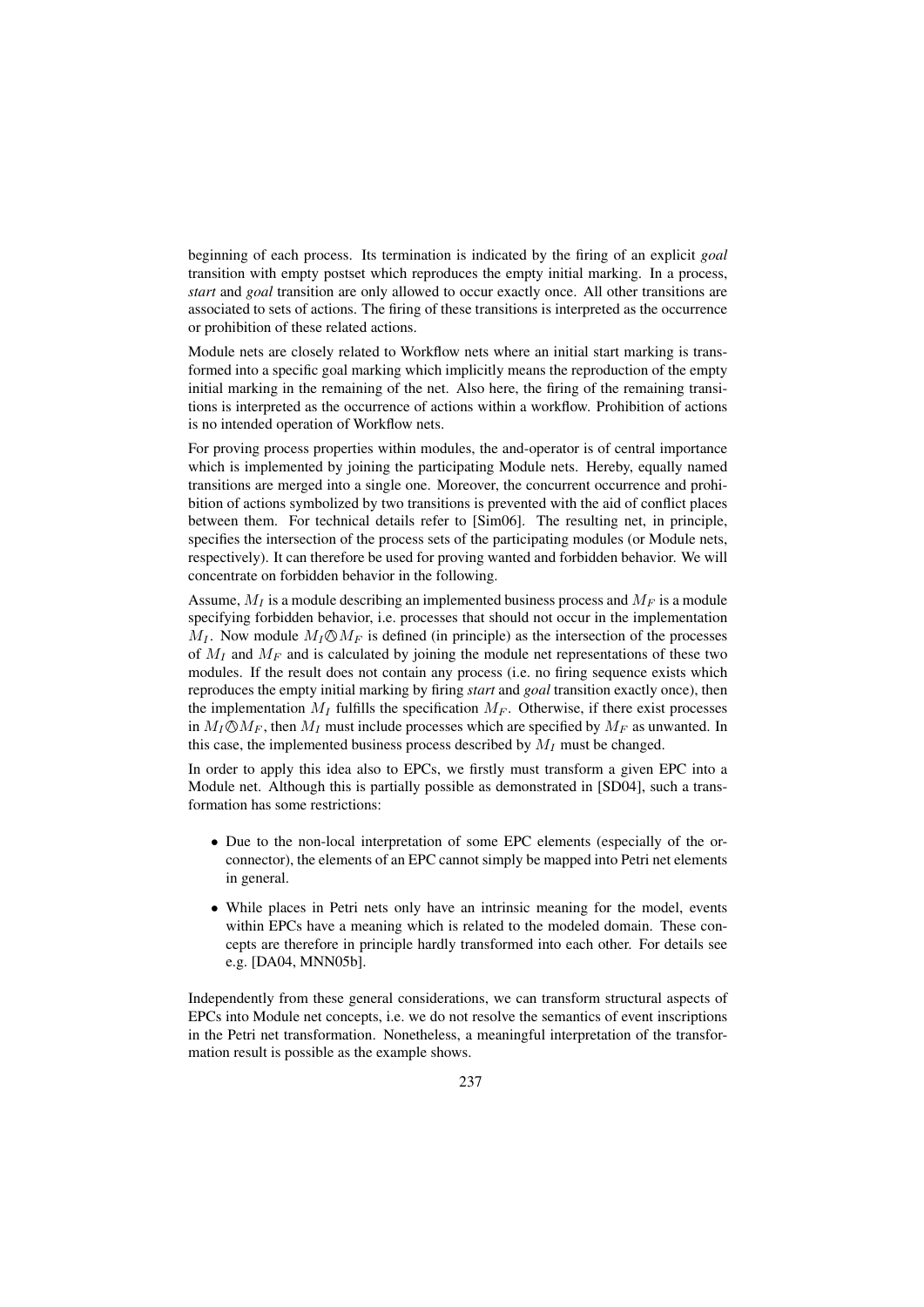### **4 Verification Process and its Application to the Example**

In order to verify the EPC example of Figure 1 (left) against the specification of the forbidden behavior depicted as an EPC in Figure 1 (lower right), we must transform both EPCs into Module nets first. As mentioned in the previous section, our transformation only takes the EPC structure as input and does not interpret the meaning of the events. Moreover, our transformation benefits from the absence of an or-connector in the considered example which allows us to do the transformation element by element.



Figure 3: Phases of the verification approach

After this transformation, we take the Module net representations of the EPCs and join them. The resulting net, then, must not allow the execution of any process without contradicting the specification of the forbidden behavior. Depending on the result, we draw our conclusions concerning our considered EPC models. Figure 3 shows the phases of our approach in a diagram.



Figure 4: Module net transformation of the implemented workflow and the specification of the forbidden behavior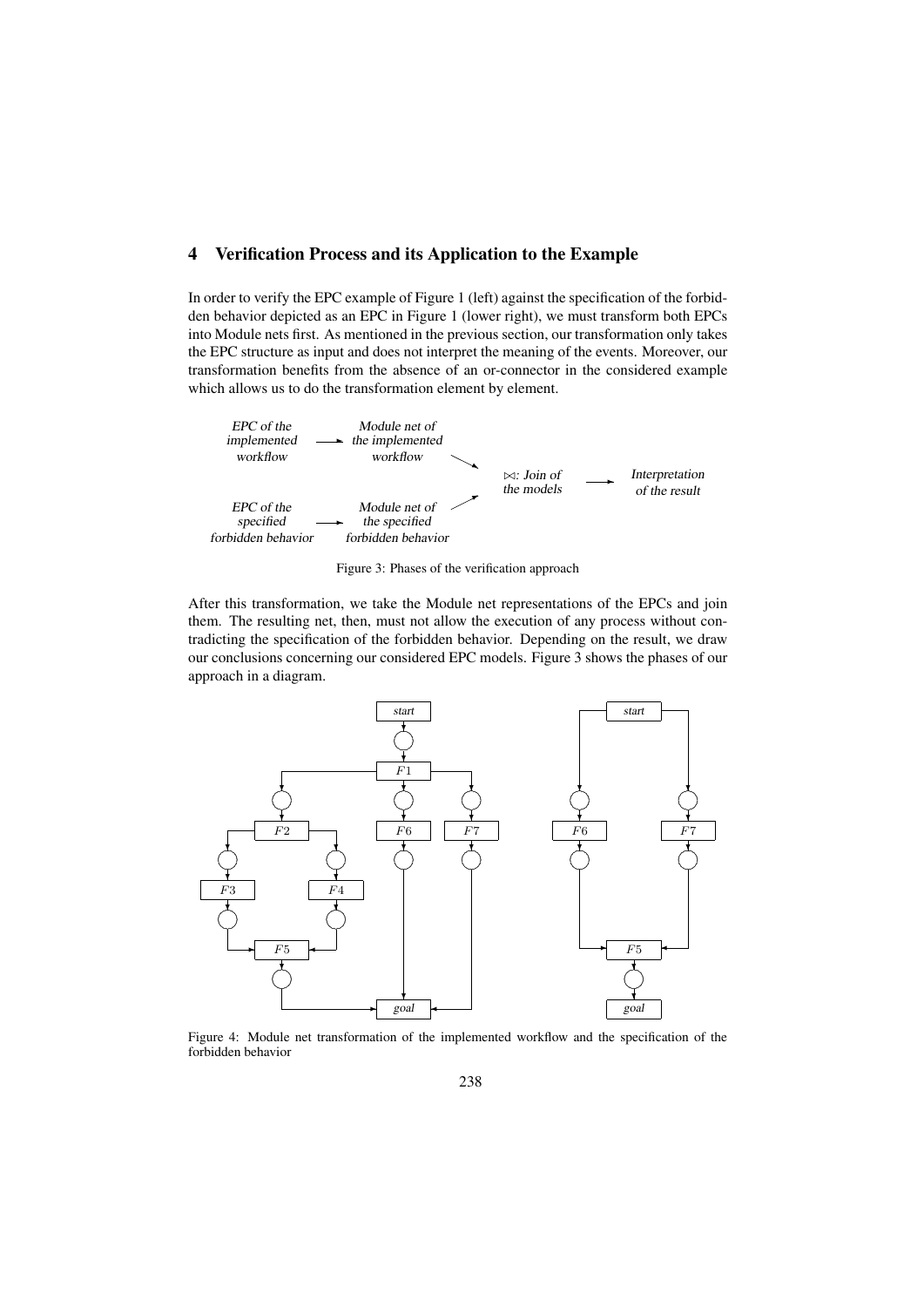Figure 4 (on the previous page) shows the Module net transformation of the EPCs of Figure 1 in a single diagram. While in the net of the implemented workflow (left) functions *F*6 and *F*7 occur concurrently to the remaining functions except *F*1, in the specification (right) function *F*5 must occur afterwards.

Figure 5 shows the join of both Module nets where redundant and implicit places have been left away. Since there exist firing sequences which reproduce the empty initial marking by firing *start* and *goal* once (for example ⟨*start, F*1*, F*2*, F*3*, F*6*, F*4*, F*7*, F*5*, goal*⟩), we can conclude on the following: the (structure of the) EPC model of the implemented workflow does not rule out that the settlement occurs before the final product cost analysis has been conducted. Consequently, the implemented workflow must be changed in order to fulfill the new management policy.



Figure 5: Join of implemented workflow and specified forbidden behavior

### **5 Related Work**

Mappings to Petri nets (like those discussed in [Kin04]) play an important role for the application of formal analysis techniques for EPCs. Some work is especially dedicated to verification of EPCs. Dehnert presents an approach for the derivation of sound Workflow nets from EPCs. The original EPC specification is refined in a stepwise manner based on the relax-soundness and robustness criteria of the underlying Workflow net [DA04]. A Workflow net is relaxed-sound if every transition participates in a proper case. It is weaker than soundness [Aal98] that requires each reachable state to always lead to a proper terminatation of the process. With techniques known from controller synthesis it is possible to restrict relaxed sound Workflow nets to sound behavior [Deh03]. Van Dongen et al. define an approach for the interactive verification of EPCs based on reduction rules and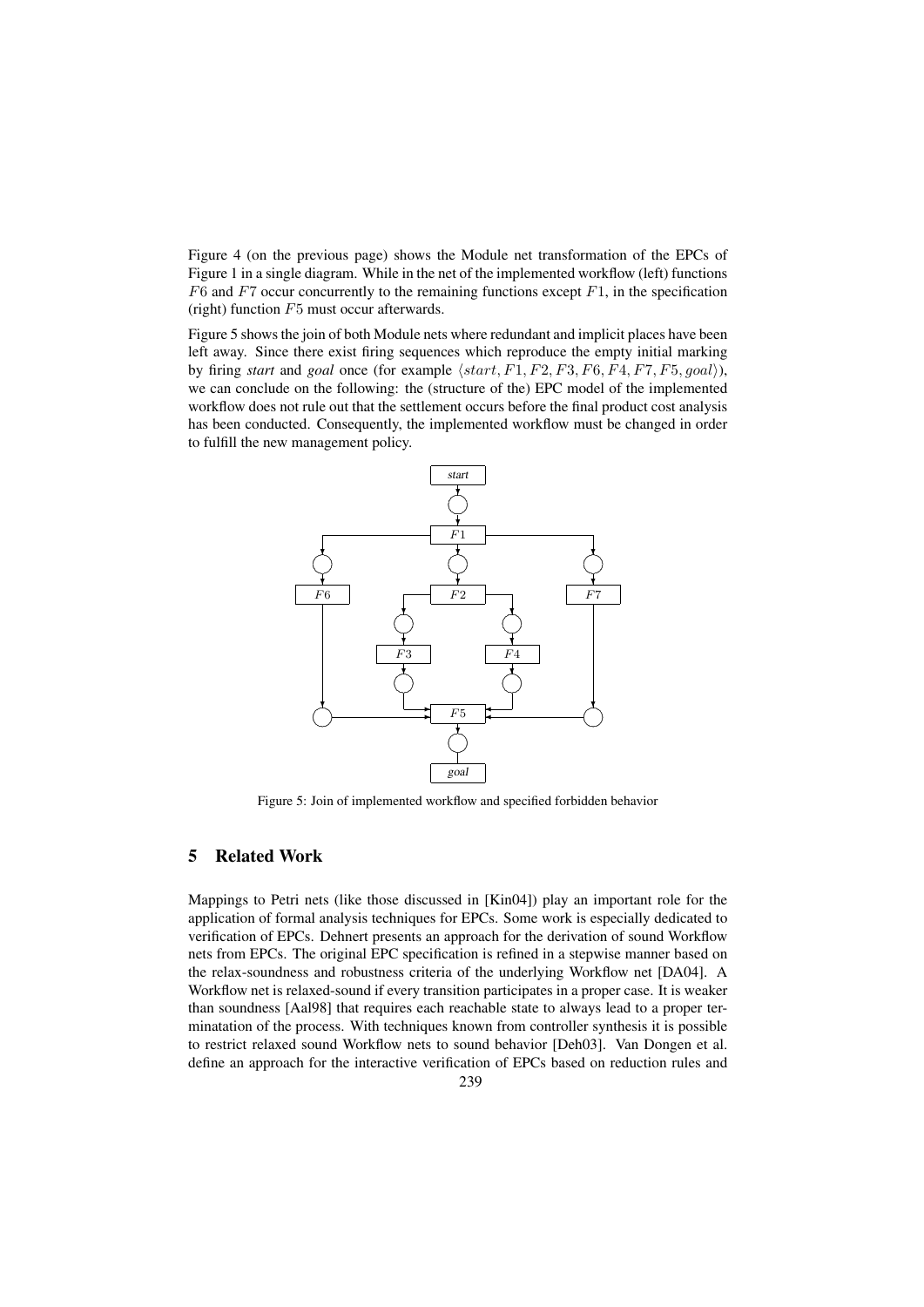a mapping to Petri Nets [DAW05]. The idea is to cut off structured blocks of EPCs and map the remaining model to Petri nets. The user is then asked to interactively eliminate undesirable execution paths. This technique is applied for the analysis of parts of the SAP reference model. Mendling et al. present a transformation of yEPCs to YAWL which is also applicable for standard EPCs [MNN05a, MMN06]. This transformation allows formal analysis with analysis tools such as WofYAWL [VAH05]. All these three approaches have in common that they consider only the EPC implementation as input for the analysis. Our work presented in this paper takes an EPC implementation and an EPC specification of forbidden behavior as input for a verification approach based on Module nets. This approach is unique as it covers verification of forbidden behavior in EPCs.

A more general line of related research is dedicated to the verification of dynamic systems in automatic control. It is, however, only partially applicable to the EPC models. In dynamic control, research aims to precisely specify systems with the aid of Petri nets [ZV99]. Hereby, controller and the system to be controlled are either defined separately from each other [Sim01], or the controller is synthesized from the system's specification and a given set of forbidden state which the system may never reach [RW87b, RW87a]. Synthesis and verification can then be generalized to the question whether specific states or state sequences (in terms of markings and follower markings) may be reached. Model checking techniques based on temporal logic help to solve this question [Bra91, Sch02]. However, they all demand expertise on formal specification languages, how to use formal model checking algorithms, and how to interpret the results.

Process algebras are used little for business processes modeling since they do not properly support visualization [Bas03, p. 382] typically required by business analysts. Moreover, it is not clear whether they are expressive enough to describe all kinds of business process problems [Aal05] - although workflow patterns could be defined in [PW05].

The findings on soundness of Workflow nets (already mentioned above) are only partially transferrable to EPCs. Since they are not suggested as an execution language for workflow management systems (due to a non-local interpretation of the models [Kin04]), other more process oriented properties like the once discussed in Section 2 are of major importance.

### **6 Conclusion**

This paper presents a novel approach for the verification of forbidden behavior in EPCs. Based on a running example of a process model from the SAP reference model, we presented a mapping to Module nets for this purpose. Furthermore, we demonstrated how the join operator of Module nets can be used to verify forbidden behavior of an EPC. The presented approach supports the modeling of both: normative business processes as they are defined in an EPC business process model and specifications of undesired behavior. In opposite to model checking or process algebra, a single representation (in this case EPCs) is used. The presented transformation into Module nets could be conducted by a tool automatically and without confronting a user with these intermediary results.

A weakness of the presented approach is the transformation of the EPC models into Module nets since it does not interpret the intention of event inscriptions used within the EPC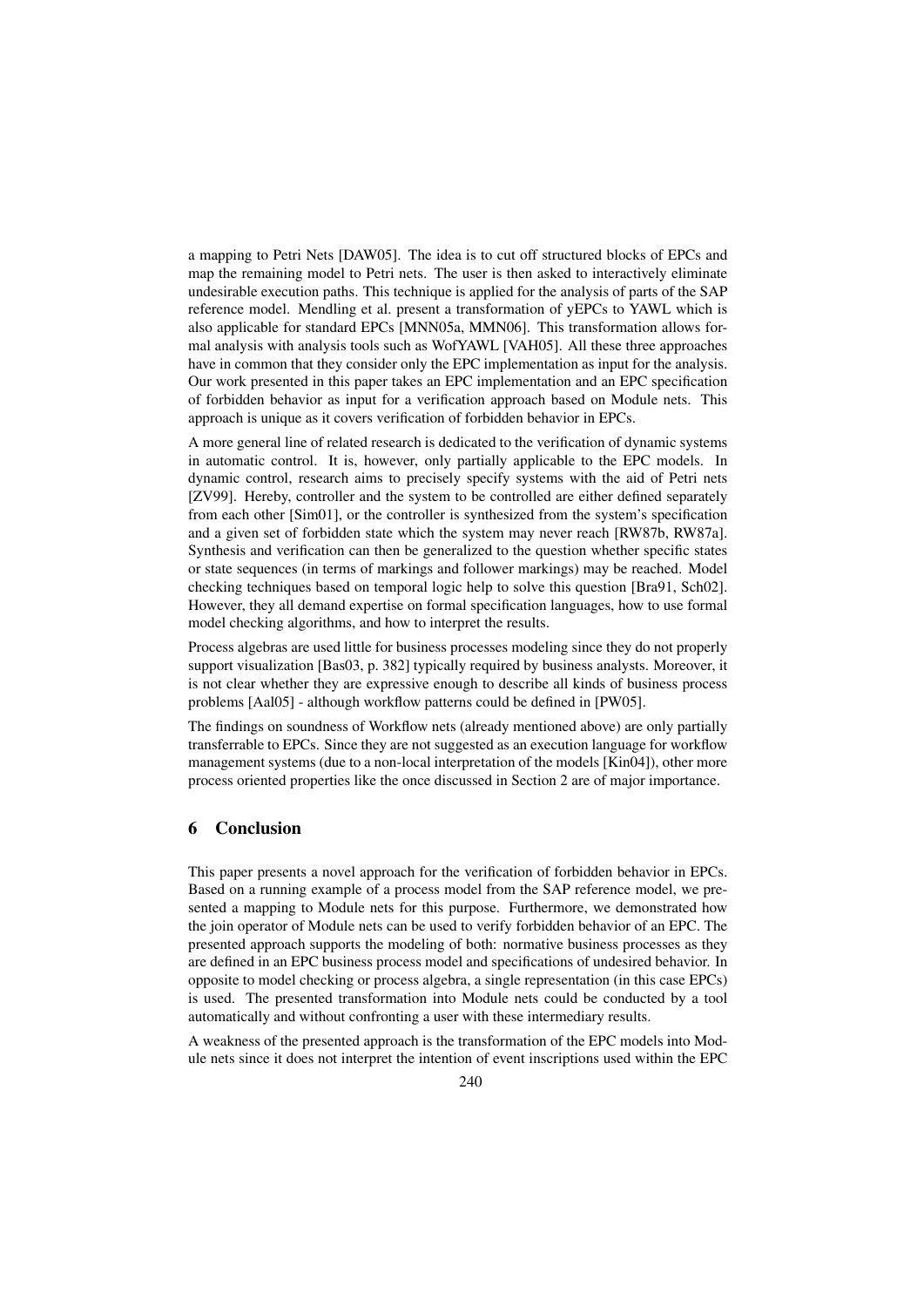model - experience shows that this typically requires dedicated domain knowledge. Consequently, forbidden behavior might be prohibited by these events although the EPC structure would allow it. Since our approach recognizes only the structural possibility of forbidden behavior, it is more restrictive than necessary. We, however, assume that controlling the control flow in EPCs over events instead of structural operands is an indicator that restructuring the process is useful. Our future work on specification and verification of forbidden behavior with EPCs will be on immediately applying our method to the original EPC models. A particular challenge will be the definition of a join for or-connectors.

#### **References**

- [Aal98] W. M. P. van der Aalst. The Application of Petri Nets to Workflow Management. *The Journal of Circuits, Systems and Computers*, 1998.
- [Aal05] W. M. P. van der Aalst. Pi calculus versus Petri nets: Let us eat "humble pie" rather than further inflate the "Pi hype". *BPTrends*, 3(5):1–11, 2005.
- [Bas03] T. Basten. Verifying Petri net Models using Process algebra. In C. Girault and R. Valk, editors, *Petri nets for Systems Engineering*, chapter 16.5. Springer, Berlin, 2003.
- [Bra91] J. C. Bradfield. Proving Temporal Properties of Petri Nets. In *Advances in Petri Nets*, LNCS 524, 1991.
- [BS96] J. Becker and R. Schütte, editors. *Handelsinformationssysteme*. Verlag Moderne Industrie, Landsberg/Lech, 1996.
- [DA04] J. Dehnert and W. M. P. van der Aalst. Bridging The Gap Between Business Models And Workflow Specifications. *Int. J. Cooperative Inf. Syst.*, 13(3):289–332, 2004.
- [DAW05] B. F. van Dongen, W. M. P. van der Aalst and H. M. W.Verbeek. Verification of EPCs: Using Reduction Rules and Petri Nets. In O. Pastor and J. F. Cunha, editors, *Proc. Advanced Information Systems Engineering (CAiSE)*, LNCS 3520, pages 372–386, Porto, Portugal, June 13-17, 2005. Springer.
- [Deh03] J. Dehnert. *A Methodology for Workflow Modeling From business process modeling towards sound workflow specification*. PhD thesis, TU Berlin, 2003.
- [Kin04] E. Kindler. On the semantics of EPCs: A Framework for Resolving the vicious circle. In J. Desel, B. Pernici and M. Weske, editors, *Proc. Business Process Management (BPM 2004)*, LNCS 3080, pages 82–97, Potsdam, Germany, 2004. Springer.
- [KM94] G. Keller and S. Meinhardt. *SAP R/3 Analyzer*. Walldorf, 1994. cited after [Sch96].
- [KNS92] G. Keller, M. Nüttgens and A.-W. Scheer. Semantische Prozeßmodellierung auf der Basis Ereignisgesteuerter Prozeßketten (EPK). Technical Report 89, Universitat des ¨ Saarlandes, Institut für Wirtschaftsinformatik, Saarbrücken, 1992.
- [KT98] G. Keller and T. Teufel. *SAP(R) R/3 Process Oriented Implementation: Iterative Process Prototyping*. Addison-Wesley, 1998.
- [MMN06] J. Mendling, M. Moser and G. Neumann. Transformation of yEPC Business Process Models to YAWL. In *Proc. ACM Symp. on Applied Computing (SAC)*. ACM, 2006.